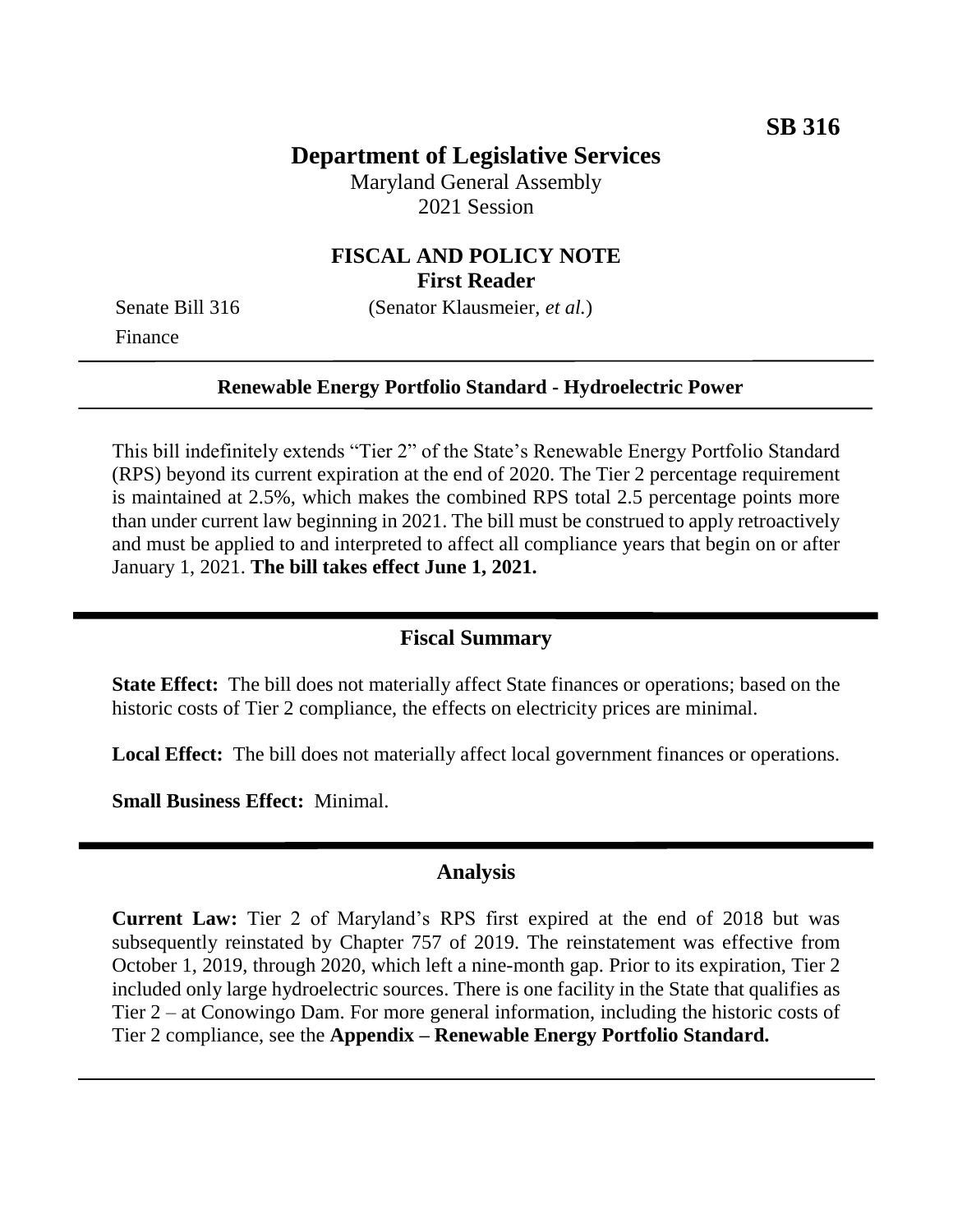# **Additional Information**

**Prior Introductions:** SB 1032 of 2020, a similar bill, was referred to the Senate Finance Committee, but no further action was taken.

**Designated Cross File:** None.

**Information Source(s):** Public Service Commission; Office of People's Counsel; Department of Legislative Services

**Fiscal Note History:** First Reader - January 12, 2021 rh/lgc

Analysis by: Stephen M. Ross Direct Inquiries to:

(410) 946-5510 (301) 970-5510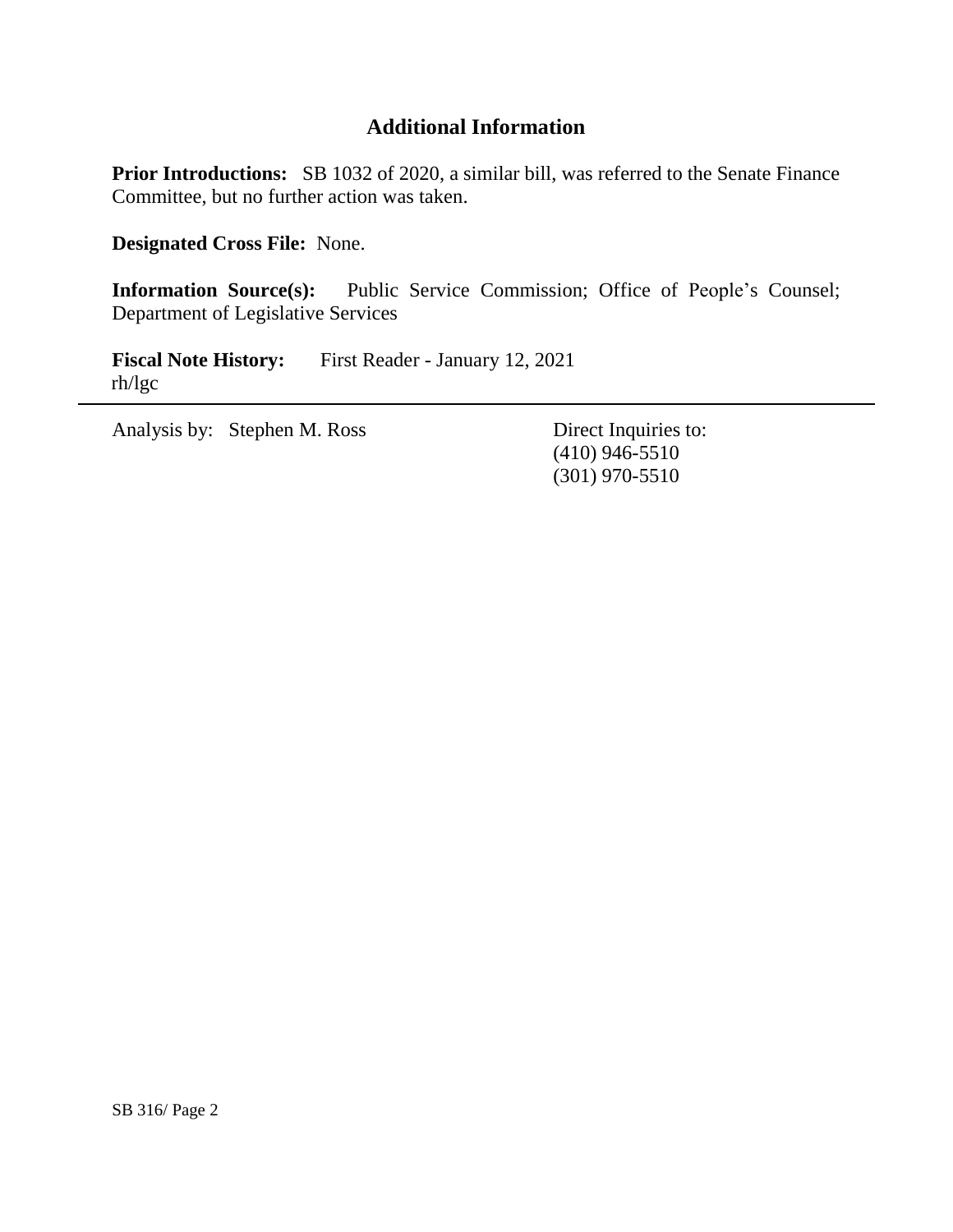Maryland's Renewable Energy Portfolio Standard (RPS) was enacted in 2004 to facilitate a gradual transition to renewable sources of energy. There are specified eligible ("Tier 1" or "Tier 2") sources as well as carve-outs for solar and offshore wind. Electric companies (utilities) and other electricity suppliers must submit renewable energy credits (RECs) equal to a percentage specified in statute each year or else pay an alternative compliance payment (ACP) equivalent to their shortfall. Historically, the requirements have been met almost entirely through RECs, with negligible reliance on ACPs. The Maryland Energy Administration must use ACPs to support new renewable energy sources.

Chapter 757 of 2019 significantly increased the percentage requirements, which now escalate over time to a minimum of 50% from Tier 1 sources, including 14.5% from solar, by 2030. In 2021, the requirements are 30.8% for Tier 1 sources, including at least 7.5% from solar. Tier 2, which has been extended several times, terminated after 2020.

Generally, a REC is a tradable commodity equal to one megawatt-hour of electricity generated or obtained from a renewable energy generation resource. In other words, a REC represents the "generation attributes" of renewable energy – the lack of carbon emissions, its renewable nature, *etc*. A REC has a three-year life during which it may be transferred, sold, or redeemed. REC generators and electricity suppliers are allowed to trade RECs using a Public Service Commission (PSC) approved system known as the Generation Attributes Tracking System, a trading platform designed and operated by PJM Environmental Information Services, Inc. that tracks the ownership and trading of RECs.

Tier 1 sources include wind (onshore and offshore); qualifying biomass; methane from anaerobic decomposition of organic materials in a landfill or wastewater treatment plant; geothermal; ocean, including energy from waves, tides, currents, and thermal differences; a fuel cell that produces electricity from specified sources; a small hydroelectric plant of less than 30 megawatts; poultry litter-to-energy; waste-to-energy; refuse-derived fuel; and thermal energy from a thermal biomass system. Eligible solar sources include photovoltaic cells and residential solar water-heating systems commissioned in fiscal 2012 or later. Tier 2, when it was in effect, eventually included only large hydroelectric power plants.

### *RPS Compliance*

SB 316/ Page 3 According to the most recent RPS compliance [report](https://www.psc.state.md.us/wp-content/uploads/CY19-RPS-Annual-Report-Final-1.pdf) on PSC's website, electricity suppliers retired 11.4 million RECs at a cost of \$134.5 million in 2019, as average REC prices rose from their 2018 levels, as shown in **Exhibit 1**.